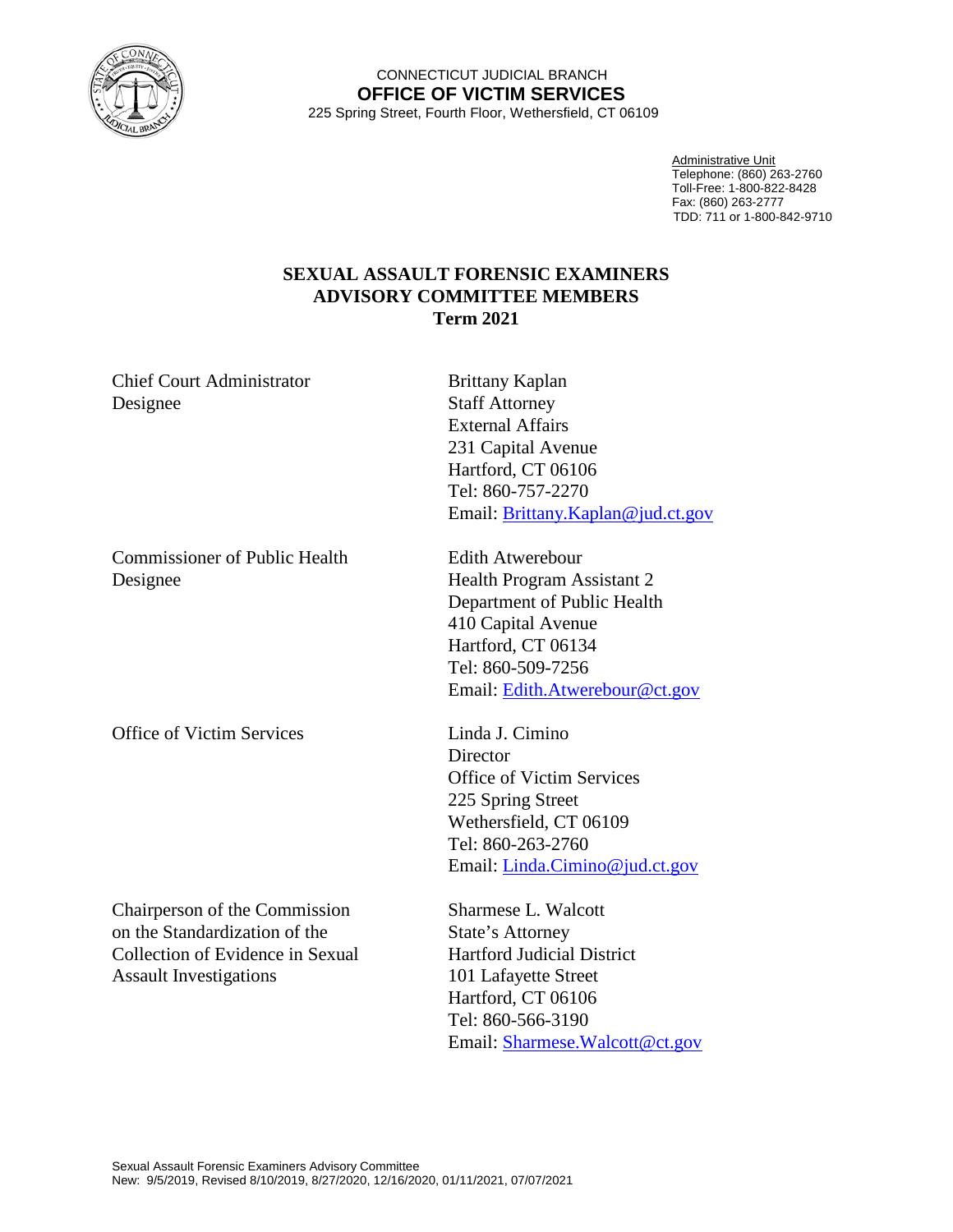| <b>Victim Advocate</b>                                                               | Natasha Pierre<br><b>State Victim Advocate</b><br>Office of the Victim Advocate<br>505 Hudson Street, 5 <sup>th</sup> Floor<br>Hartford, CT 06106<br>Tel: 860-550-6632<br>Email: Natasha.Pierre@ct.gov             |
|--------------------------------------------------------------------------------------|--------------------------------------------------------------------------------------------------------------------------------------------------------------------------------------------------------------------|
| <b>Connecticut Hospital Association</b>                                              | <b>Marielle Daniels</b><br>Director, Regulatory Advocacy<br><b>Connecticut Hospital Association</b><br>110 Barnes Road<br>Wallingford, CT 06492<br>Tel: 203-294-7256<br>Email: Daniels@chime.org                   |
| <b>Connecticut Alliance to End</b><br><b>Sexual Violence</b>                         | <b>Beth Hamilton</b><br><b>Executive Director</b><br><b>Connecticut Alliance to End Sexual Violence</b><br>96 Pitkin Street<br>East Hartford, CT 06108<br>Tel: 860-282-9881<br>Email: beth@endsexualviolencect.org |
| <b>Connecticut College of Emergency</b><br>Physicians                                | Dr. Alexis Cordiano<br>President<br><b>Connecticut College of Emergency Physicians</b><br>60 Kings Highway<br>North Haven, CT 06473<br>Email: doctoramc@gmail.com                                                  |
| <b>Connecticut Emergency Nurses</b><br>Association                                   | <b>Heather Deming</b><br><b>Connecticut Emergency Nurses Association</b><br>12 West Street Terrace<br>Cromwell, CT 06416<br>Tel: 860-982-8813<br>Email: Heather.Deming2@va.gov                                     |
| Connecticut Chapter of the<br>International Association of<br><b>Forensic Nurses</b> | Kristin Loranger<br>President<br>Connecticut Chapter of the International<br><b>Association of Forensic Nurses</b><br>96 Codfish Hill Road<br>Bethel, CT 06801<br>Tel: 203-788-4226                                |

Email: <u>Kloran4@hotmail.com</u>